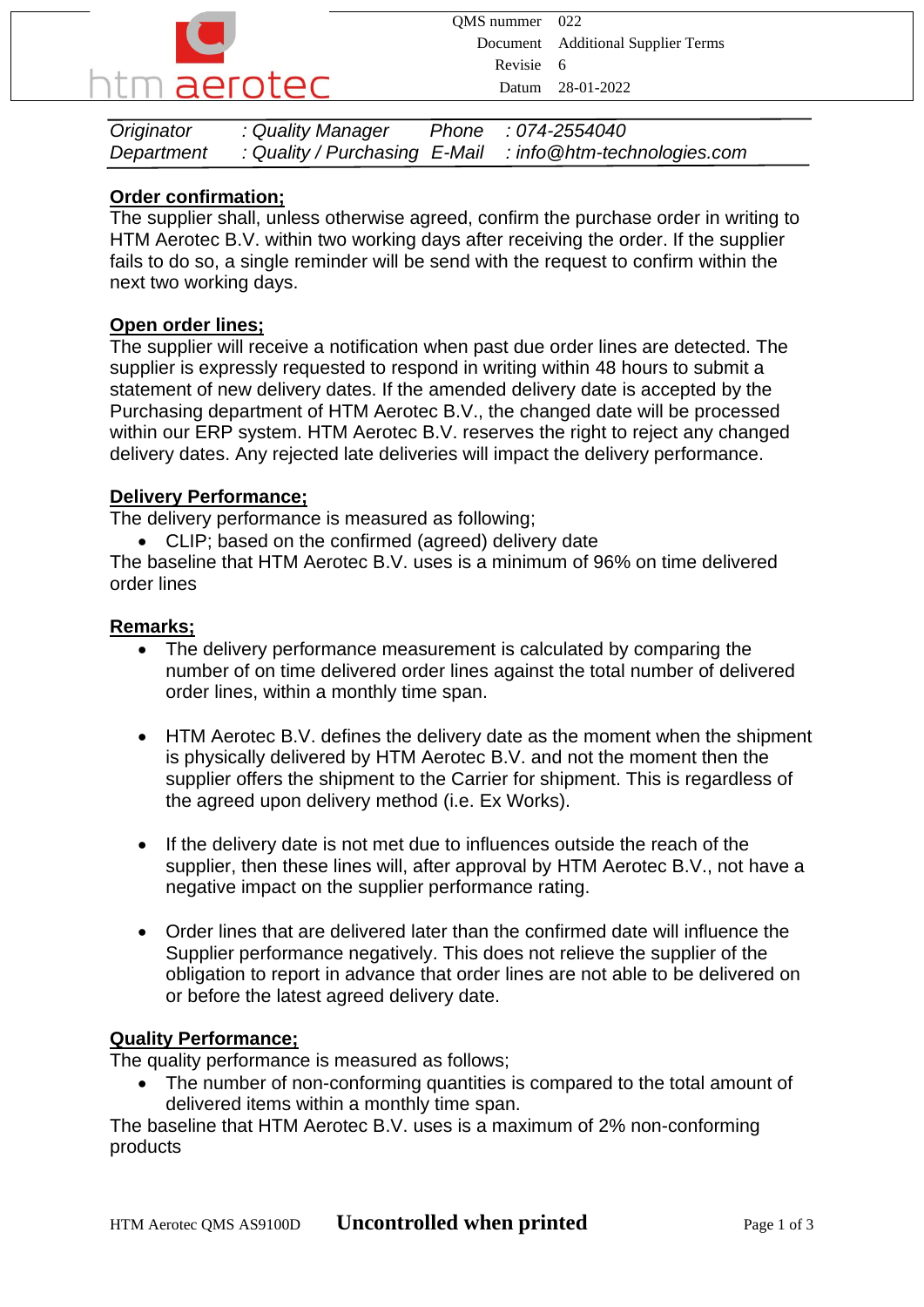

# **Remarks;**

- If a supplier complaint is unjustified, it will not be included in the supplier's quality performance, after approval by HTM Aerotec B.V.
- If the quality performance on an annual basis is less than 98%, HTM Aerotec B.V. will request the supplier to propose and plan corrective actions to increase the quality performance to at least 98%. The corrective actions plan(s) must be submitted to HTM Aerotec B.V. for approval. If no improvements are measurable after the implementation of these corrective actions, HTM Aerotec B.V. reserves the right to charge the supplier for any initial costs incurred due to inferior quality. If there is no structural improvement of the measurable quality performance, HTM Aerotec B.V. will notify the supplier that it is removed from the HTM Approved Supplier List.
- A deterioration of the overall Supplier performance could result in increased (on-site) audits and increased incoming goods inspections at HTM.

### **Processing HTM purchase orders;**

- By sending an order confirmation, the supplier confirms that the Purchase Order requirements, including any provided additional documents and requirements are understood and will be fully complied with.
- HTM Aerotec B.V. reserves the right to randomly inspect deliveries.
- The supplier ensures that the use of "counterfeit parts" is excluded in its complete production process including sub tiers. If the supplier finds that a third party is guilty of counterfeit parts in any way, the supplier must immediately inform HTM Aerotec B.V.

#### **Data retention**

Unless otherwise agreed, the supplier must retain all relevant documentation for a minimum of 7 years. HTM Aerotec reserves the right to request data at any time.

## **Right of access**

At any given moment, the end user, direct customer to HTM, HTM Aerotec and their regulatory authorities are entitled to enter the premises where the relevant purchase order has been placed. Right to view concerns the purchase order(s) and all relevant documents and processes.

## *The following is applicable only for all value added suppliers*

- If there are changes planned to the existing production processes, the supplier must obtain written approval from HTM Aerotec B.V. prior to the implementation of these changes.
- When requested on the Purchase Order, the supplier shall produce and retain a measurement report of one item per Purchase Order line (unless otherwise agreed) with all manufactured dimensions. The measurement report shall